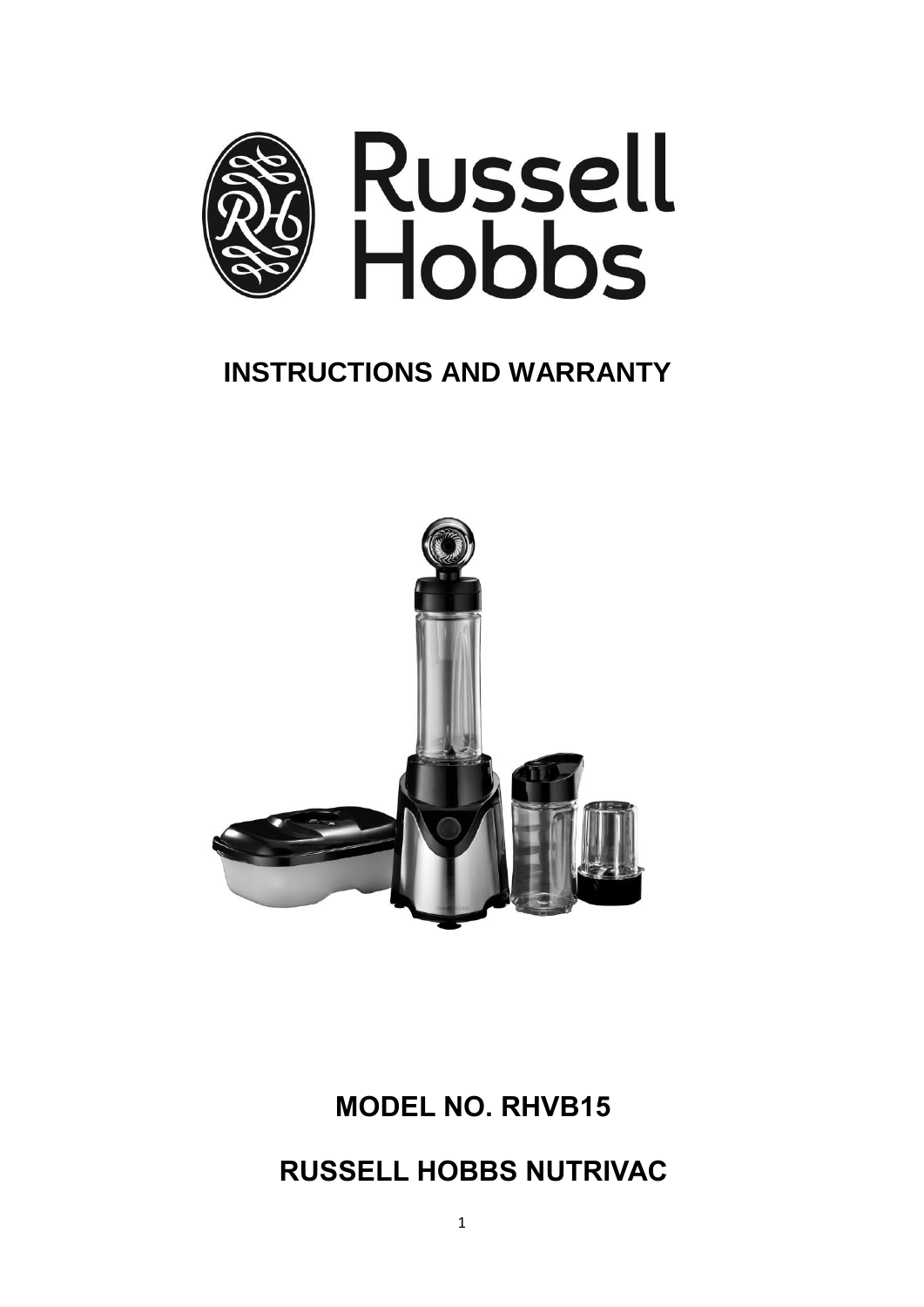Congratulations on purchasing our Russell Hobbs NutriVac. Each unit is manufactured to ensure safety and reliability. Before using this appliance for the first time, please read the instruction manual carefully and keep it for future reference.

# **FEATURES OF THE RUSSELL HOBBS NUTRIVAC**

- Significant improvement in preserving freshness
- Advanced Anti-Oxidisation technology
- Prevents unwanted bacteria
- Ideal for preparing and storing
- Seals in the goodness
- Healthy and nutritious blends
- The NutriVac includes the following accessories:

2 x Blade sets 400ml BPA free travel bottle 570ml BPA free travel bottle 570ml Blending BPA free bottle BPA free storage container Grinding mill 500W blender base 2 x Lids with carry hooks 1x vacuum lid Wine stopper

- USB operated vacuum head
- 2 year warranty

\* Please note that a USB adaptor is not included, however the vacuum head can be used in any compatible USB adaptor or laptop.

**NOTE:** USE EXTREME CARE WHEN HANDLING THE BLADES. DO NOT TOUCH THE BLADES WITH YOUR FINGERS. THE BLADES ARE SHARP AND CAN CAUSE INJURY.

#### **IMPORTANT SAFEGUARDS**

When using your Russell Hobbs NutriVac, basic safety precautions should always be followed including the following:

1. Please read the instructions carefully before using the appliance.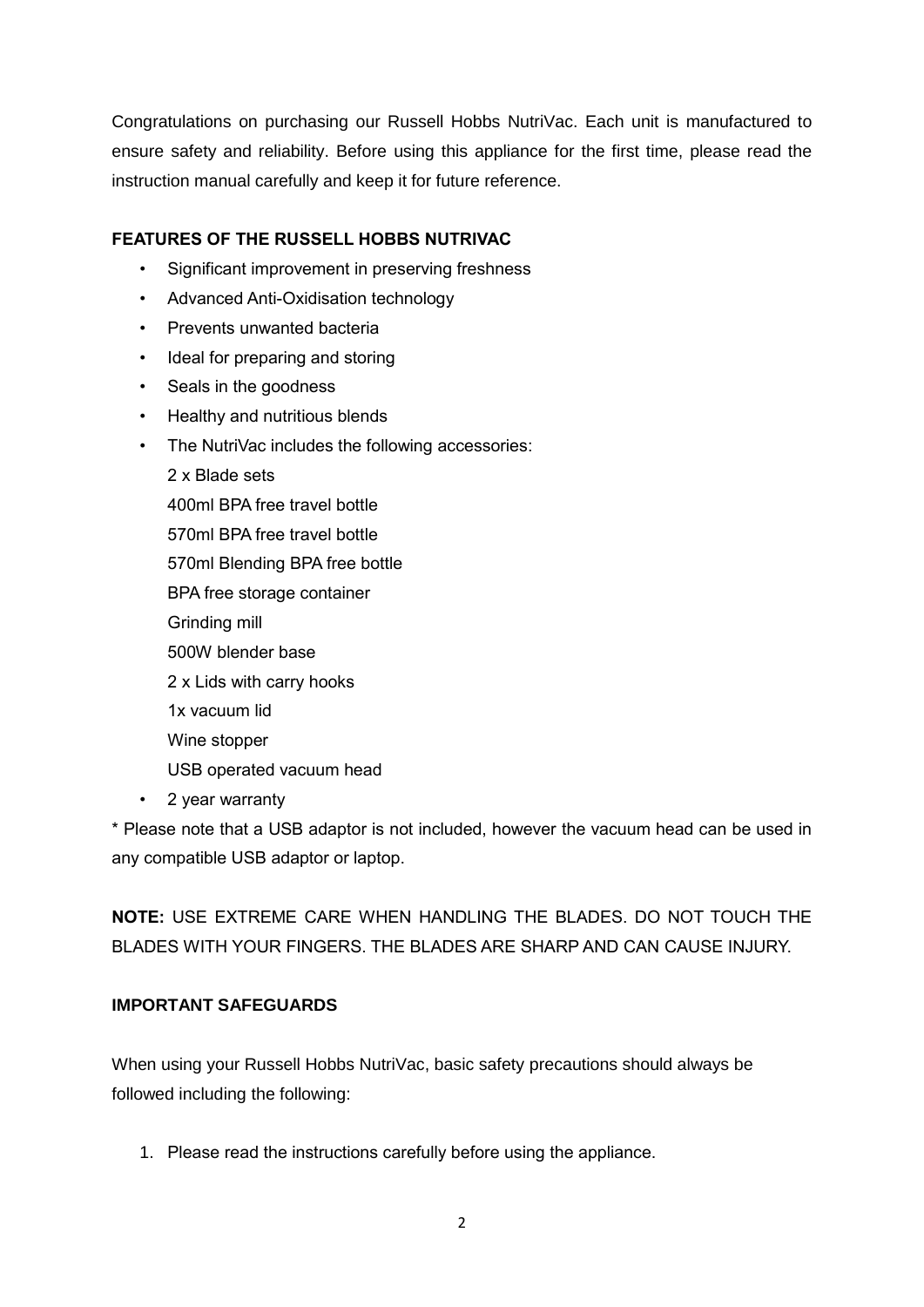- 2. Always ensure that the voltage on the rating label corresponds to the mains voltage in your home.
- 3. Incorrect operation and improper use can damage the appliance and cause injury to the user.
- 4. The appliance is intended for household use only. Commercial use invalidates the warranty and the supplier cannot be held responsible for injury or damage caused when using the appliance for any other purpose than that intended.
- 5. Always disconnect the appliance from the power supply if it is left unattended and before assembling, disassembling or cleaning.
- 6. Avoid any contact with moving parts. Never touch the rotating tools while still in motion - always wait for them to come to a complete stop.
- 7. Do not use the vacuum head during operation when the check valve is in water.
- 8. Close supervision is required when any appliance is used near or by children.
- 9. Check the power cord and plug regularly for any damage. If the cord or the plug is damaged, it must be replaced by the manufacturer or a qualified person in order to avoid an electrical hazard.
- 10. Do not use the appliance if it has been dropped or damaged in any way. In case of damage, take the unit in for examination and/or repair by an authorized service agent.
- 11. To reduce the risk of electric shock, do not immerse or expose the motor assembly, plug or the power cord to water or any other liquid. Do not use it with wet hands.
- 12. Never immerse the unit in water or any other liquid for cleaning purposes.
- 13. Remove the plug from the socket by gripping the plug. Do not pull on the cord to disconnect the appliance from the mains. Always unplug the unit when not in use, before cleaning or when adding or removing parts.
- 14. Insert only original parts. The use of accessory attachments that are not recommended or supplied by the manufacturer may result in injuries, fire or electric shock.
- 15. A short cord is provided to reduce the hazards resulting from becoming entangled in or tripping over a longer cord.
- 16. Do not let the cord hang over the edge of a table or counter. Ensure that the cord is not in a position where it can be pulled on inadvertently.
- 17. Do not allow the cord to touch hot surfaces and do not place on or near a hot gas or electric burner or in a heated oven.
- 18. Do not use the appliance on a gas or electric cooking top or over or near an open flame.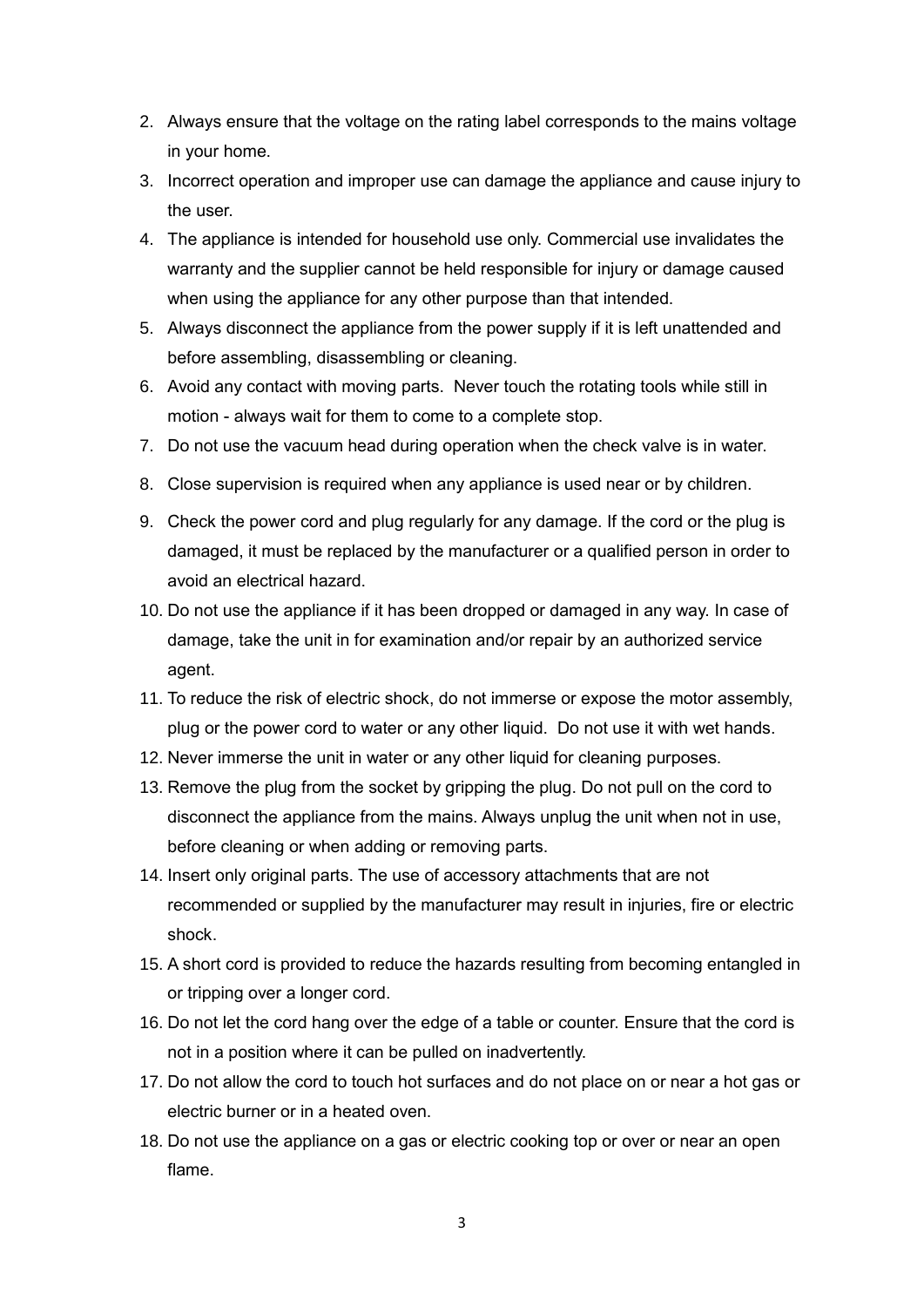- 19. Keep the appliance and cord away from direct radiant heat from the sun, damp areas, sharp edges and other dangers.
- 20. Do not put the motor unit in water or any other liquid; do not use it in a bathroom or near any source of water.
- 21. When handling the blade attachment, always hold it by the shaft.
- 22. Do not attempt to sharpen the blades.
- 23. Do not use the appliance if blade attachment is bent or damaged.
- 24. Use of an extension cord with this appliance is not recommended. However, if it is necessary to use an extension cord, ensure that the cord is suited to the power consumption of the appliance to avoid overheating of the extension cord, appliance or plug point. Do not place the extension cord in a position where it can be pulled on by children or animals or tripped over.
- 25. This appliance is not suitable for outdoor use. Do not use this appliance for anything other than its intended use.
- 26. DO NOT carry the appliance by the power cord.
- 27. Do not leave this appliance unattended during use. Always unplug the unit when not in use or before cleaning.
- 28. Always operate the appliance on a smooth, even, stable surface. Do not place the unit on a hot surface.
- 29. Do not operate this appliance by means of an external timer or remote-control system.
- 30. Do not put any other object (spoon, spatula, etc.) into the bottle while the blender is plugged in.
- 31. Switch off the appliance and disconnect from the power supply before changing accessories.
- 32. Never use this appliance to blend anything other than foods.
- 33. Do not use during cooking processes or with boiling liquids.
- 34. Do not operate the appliance with no ingredients and do not remove the lid when the blades have not come to a complete stop.
- 35. The blades are very sharp. Take care when handling the sharp cutting blades, emptying the bottle and during cleaning.
- 36. Only use the accessories supplied with the appliance.
- 37. Do not operate the vacuum head for over 30 minutes, please use DC5V adapters.
- 38. The blender is equipped with a powerful motor and therefore processes very quickly. Due to its efficiency, there is no need to run the motor for more than one minute per session.
- 39. Don't operate vacuum head below minus ten degrees.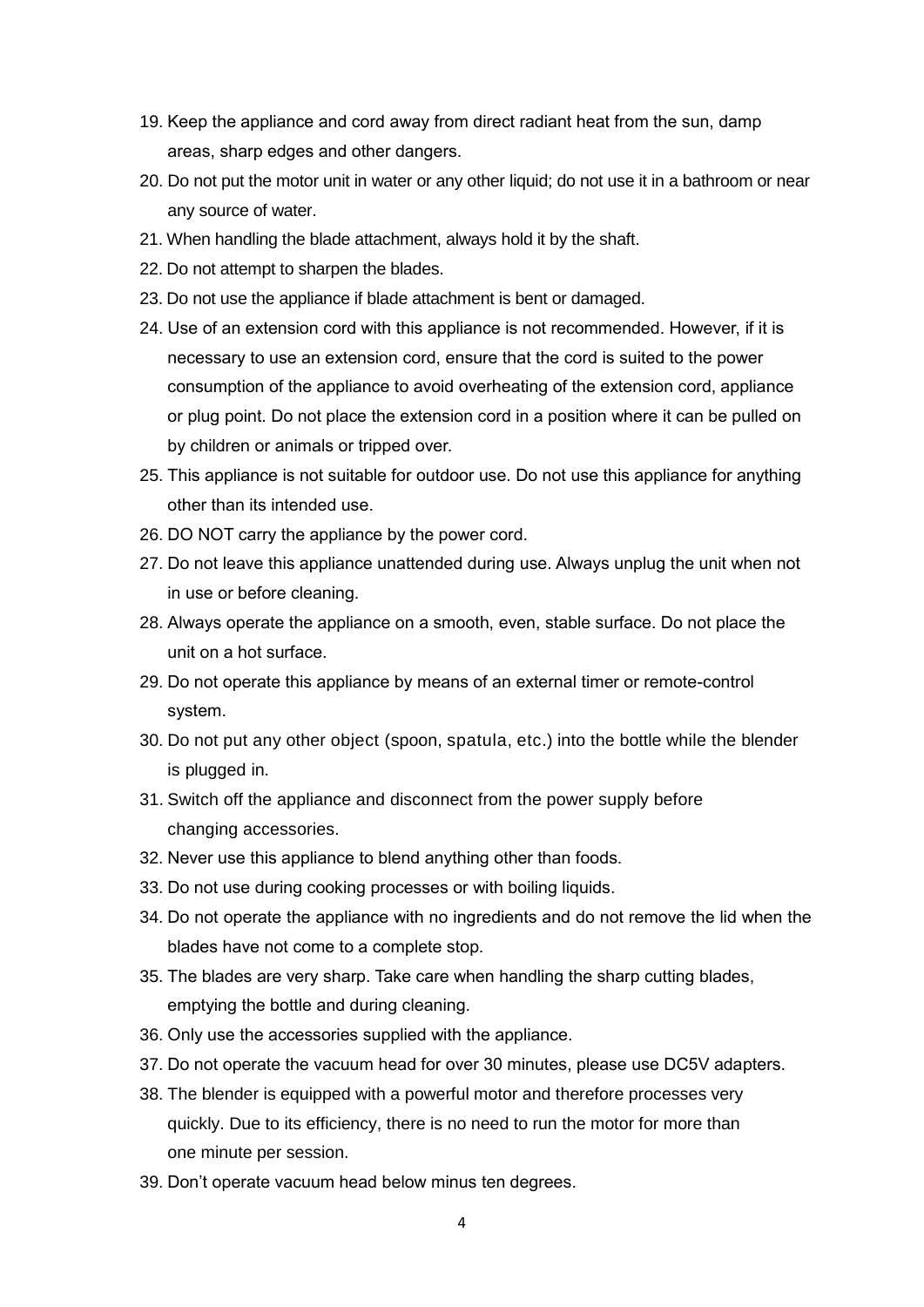- 40. Do not run the blender empty, as it may overheat.
- 41. Always turn the blender power off at the power outlet before you remove the plug.
- 42. The manufacturer does not accept responsibility for any damage or injury caused by improper or incorrect use, or for repairs carried out by unauthorized personnel.
- 43. In case of technical problems, switch off the blender and do not attempt to repair it yourself. Return the appliance to an authorized service facility for examination, adjustment or repair. Always insist on the use of original spare parts. Failure to comply with the above-mentioned pre-cautions and instructions, could affect the safe operation of this machine.
- 44. This appliance is not intended for use by persons (including children) with reduced physical, sensory or mental capabilities, or lack of experience and knowledge, unless they have been given supervision or instruction concerning use of the appliance by a person responsible for their safety.
- 45. Store the blender away from direct sunlight and fluorescent light where possible.
- 46. Children should be supervised to ensure that they do not play with the appliance.
- 47. 570ml Blending BPA free bottle with lid, 570ml BPA free travel bottle with lid, 400ml BPA free travel bottle with lid, grinder mill bottle and storage container **lid** are dishwasher safe.
- 48. BPA free storage container and wine stopper are not dishwasher safe.
- 49. Do not use the blender for any purpose other than those described in these instructions.
- 50. Do not use outdoors.

**CAUTION:** This appliance is not for professional use. It has a powerful motor which yields highly efficient results. There should be no need to run the motor for longer than the advisory cycle times mentioned above.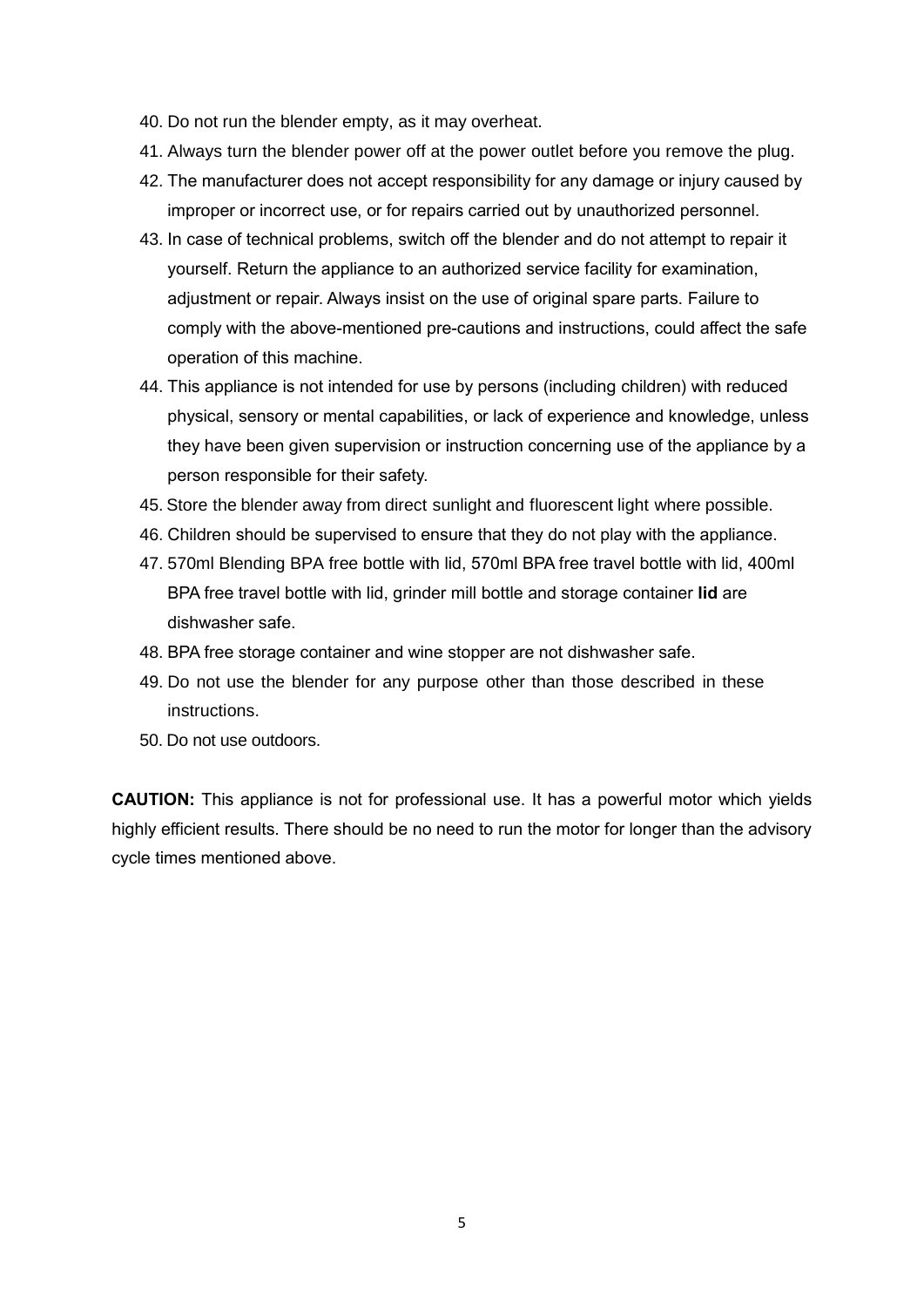#### **PARTS DIAGRAM**

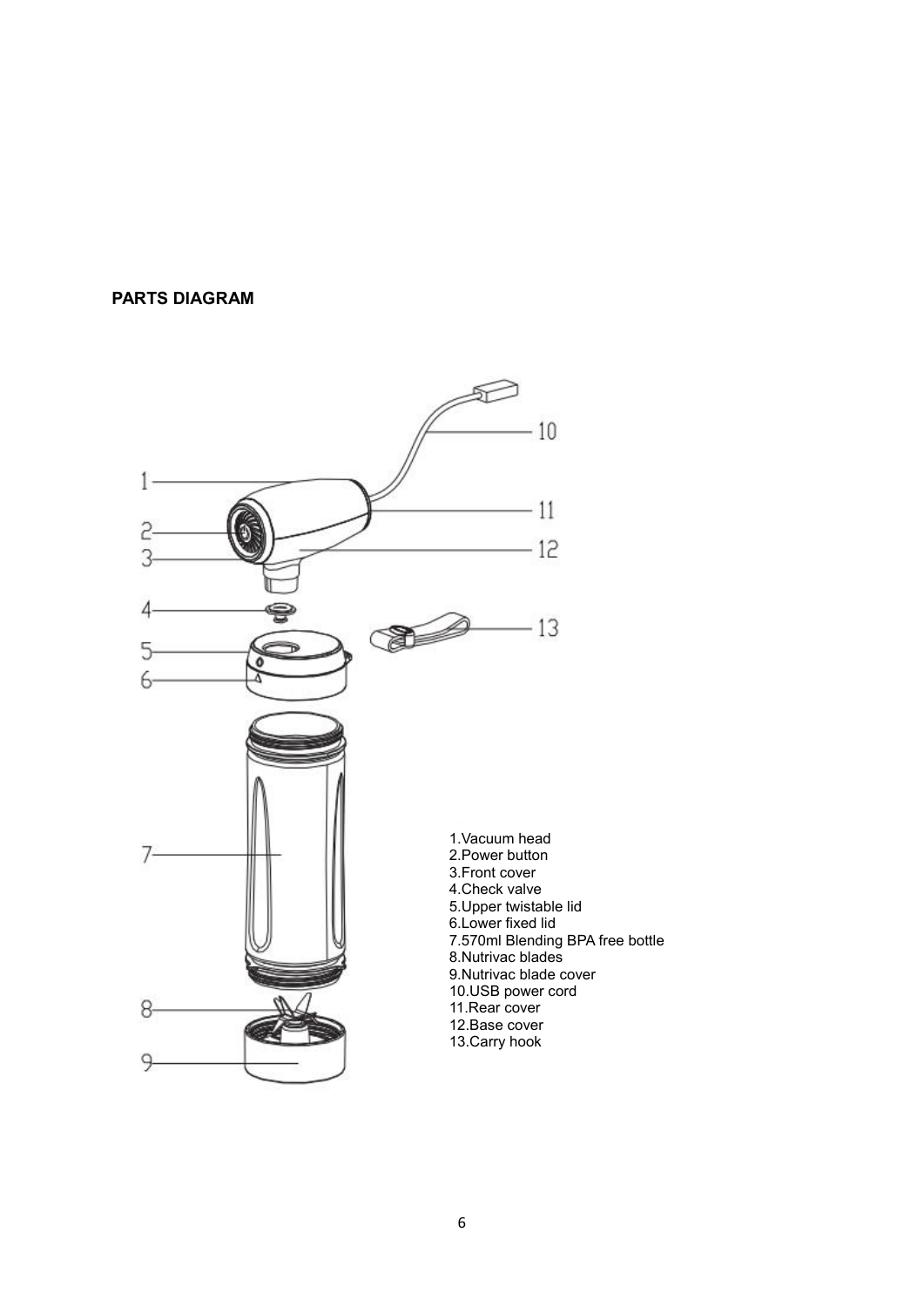### **OPERATING INSTRUCTIONS**

#### **Blending function**



- 1. Ensure the NutriVac Blade cover is tightened to the 570ml Blending BPA free bottle.
- 2. Place the base on a clean, dry, level surface such as a counter or table top.
- 3. Twist open the vacuum lid, add your desired ingredients in the bottle with Nutrivac blade cover (and close the cover ensuring the filled circle  $\bigcirc$  on the upper cover is in line with the triangle  $\triangle$  on the lower end of the cover.
- 4. Place the bottle into the base by twisting it in a clockwise direction to ensure it has been locked in.
- 5. Connect the cord to the power source and press the power button to begin blending process.

Note: this blender is only for liquids and soft fruit. Always ensure to first cut the fruit into small pieces before placing in the bottle.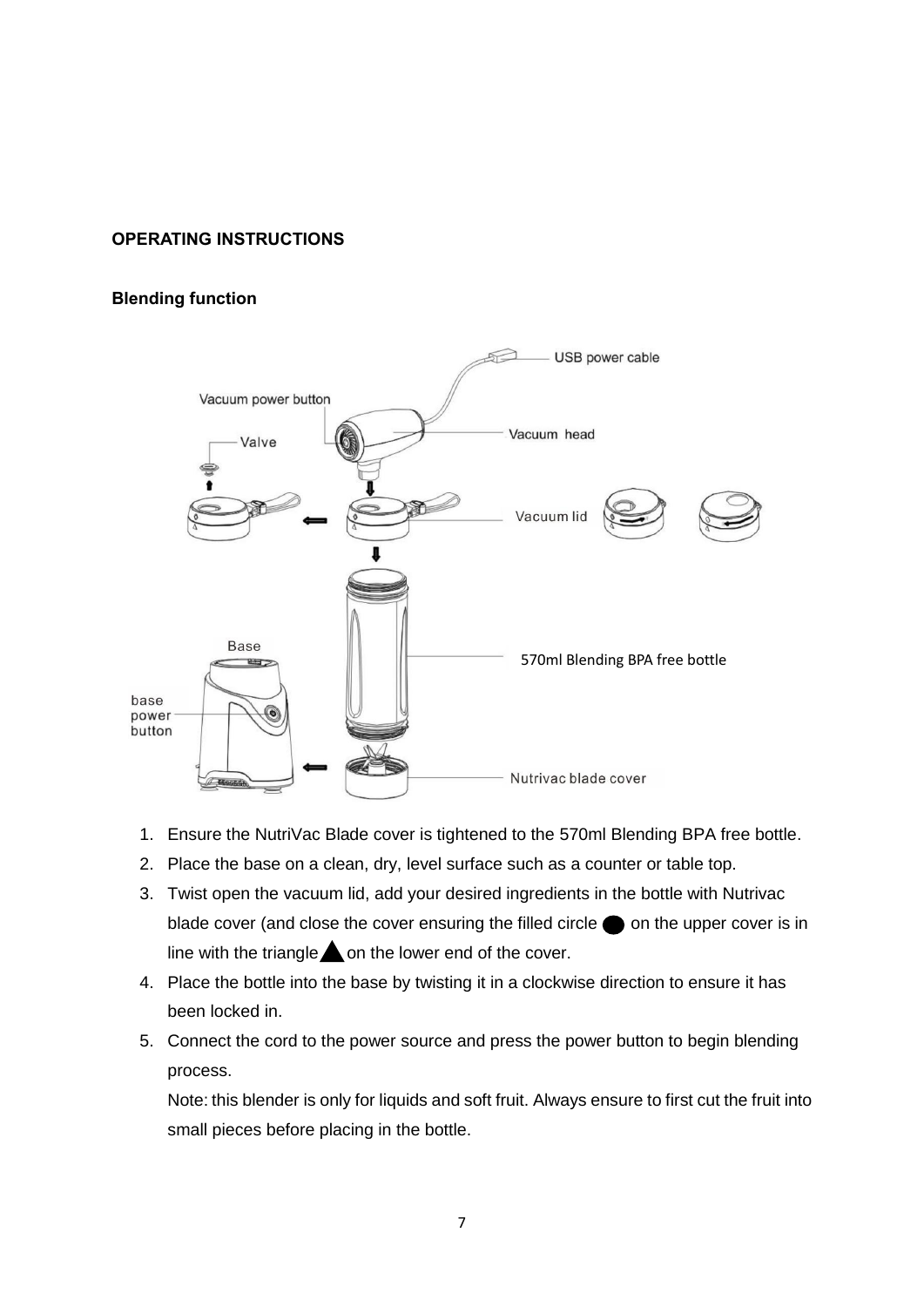#### **Vacuum function with blender**



There are two options for using the vacuum function with the blender, the first option is to vacuum the ingredients before the blending process and the second option is to vacuum the ingredients after the blending process.

#### Option 1: Using vacuum function before blending

This option is more useful for when ingredients will be consumed immediately and is the more suggested practice.

Please note: Blending this way works best when there is liquid present.

- 1. Ensure the NutriVac blade cover is tightened to the 570ml Blending BPA free bottle.
- 2. Place the base on a clean, dry, level surface such as a counter or table top.
- 3. Twist open the vacuum lid add your desired ingredients in the bottle with blade set and close the vacuum lid tightly to the bottle. NOTE: When using this option, the vacuum function removes air from the container which might result in the ingredients not being blended to desired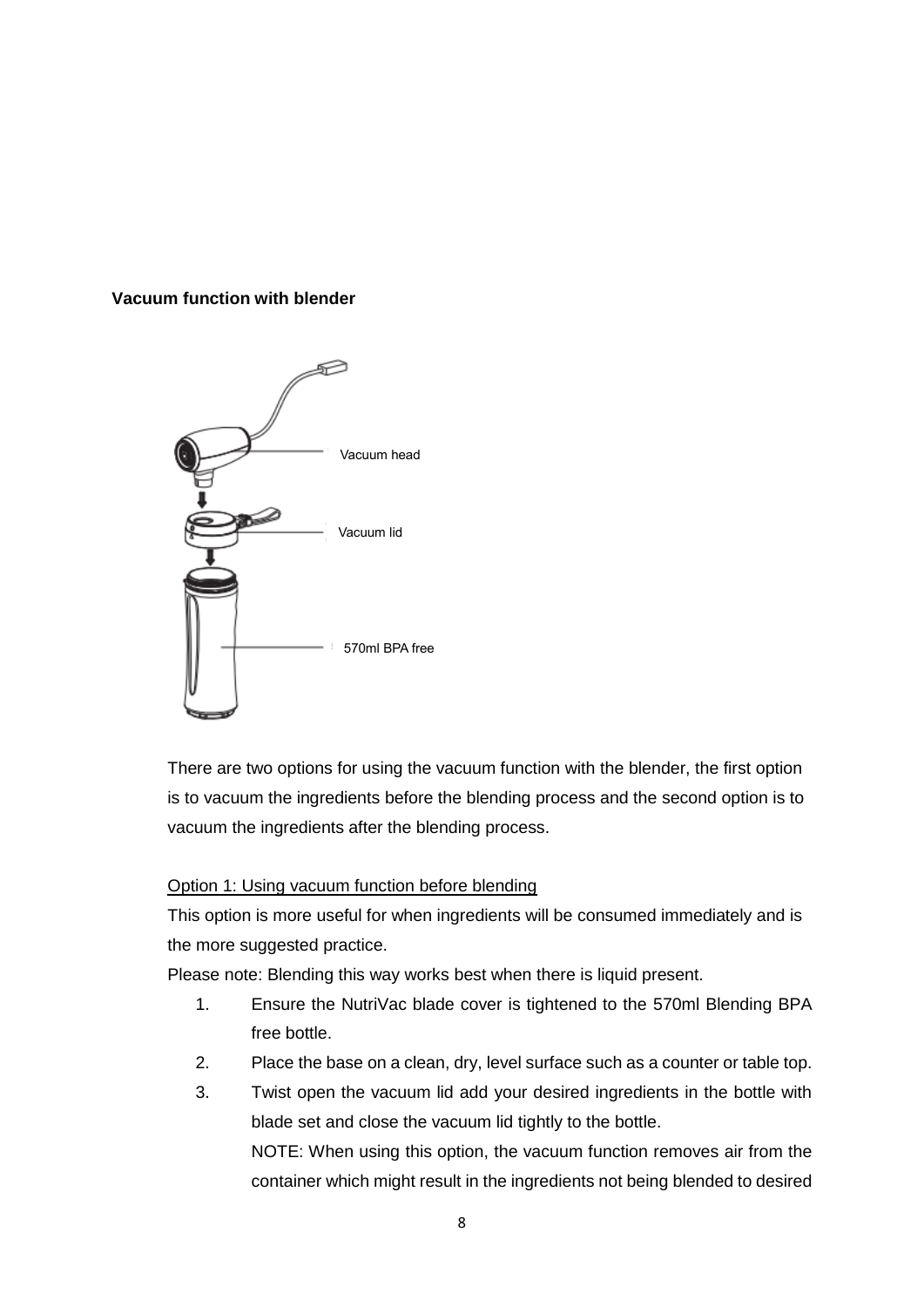consistency as there is no room for movement. To overcome this rather use Option 2 below or add water to ensure the water just covers the ingredients or there is liquid present.

- 4. Turn only the top half of the cover so that the valve is exposed
- 5. Plug the vacuum head into a USB adaptor and place it over the valve on the bottle vacuum lid. Press the power button on the vacuum head and leave until it stops. The vacuum cycle will only last for 60 seconds then it will automatically switch off

NOTE: The vacuum head needs to be placed over the valve correctly or there will be no suction and the vacuum won't work.

- 6. Quickly close the top cover of the vacuum lid by turning it anti-clockwise
- 7. Place the bottle into the base by twisting it in a clockwise direction to ensure it has been locked in.
- 8. Connect the cord to the power source and press the power button to begin blending process.

#### Option 2: Using vacuum function after blending

This option is more useful for when ingredients will not be consumed immediately.

- 1. Once you've completed the blending process as described on page 7, you can either choose to pour the ingredients in the 400ml bottle or carry on using the 570ml Blending BPA free bottle for the vacuum process.
- 2. Before placing the vacuum head, ensure the vacuum lid cover is tightly secured.
- 3. Twist the vacuum bottle lid in a clockwise direction until the circle symbol is linked with the triangle symbol.
- 4. Connect the USB port to a power source, place the vacuum head on the valve on the vacuum bottle lid opening and press the power button to begin the vacuum process.
- 5. Vacuum cycle will only last for 60 seconds then it will automatically switch off.
- 6. Remove the vacuum head and immediately close the opening by twisting the upper cover in an anti-clockwise direction until securely locked.
- 7. Remove the USB port from the power source.
- 8. When you're ready to consume the ingredients, twist the upper lid in a clockwise direction.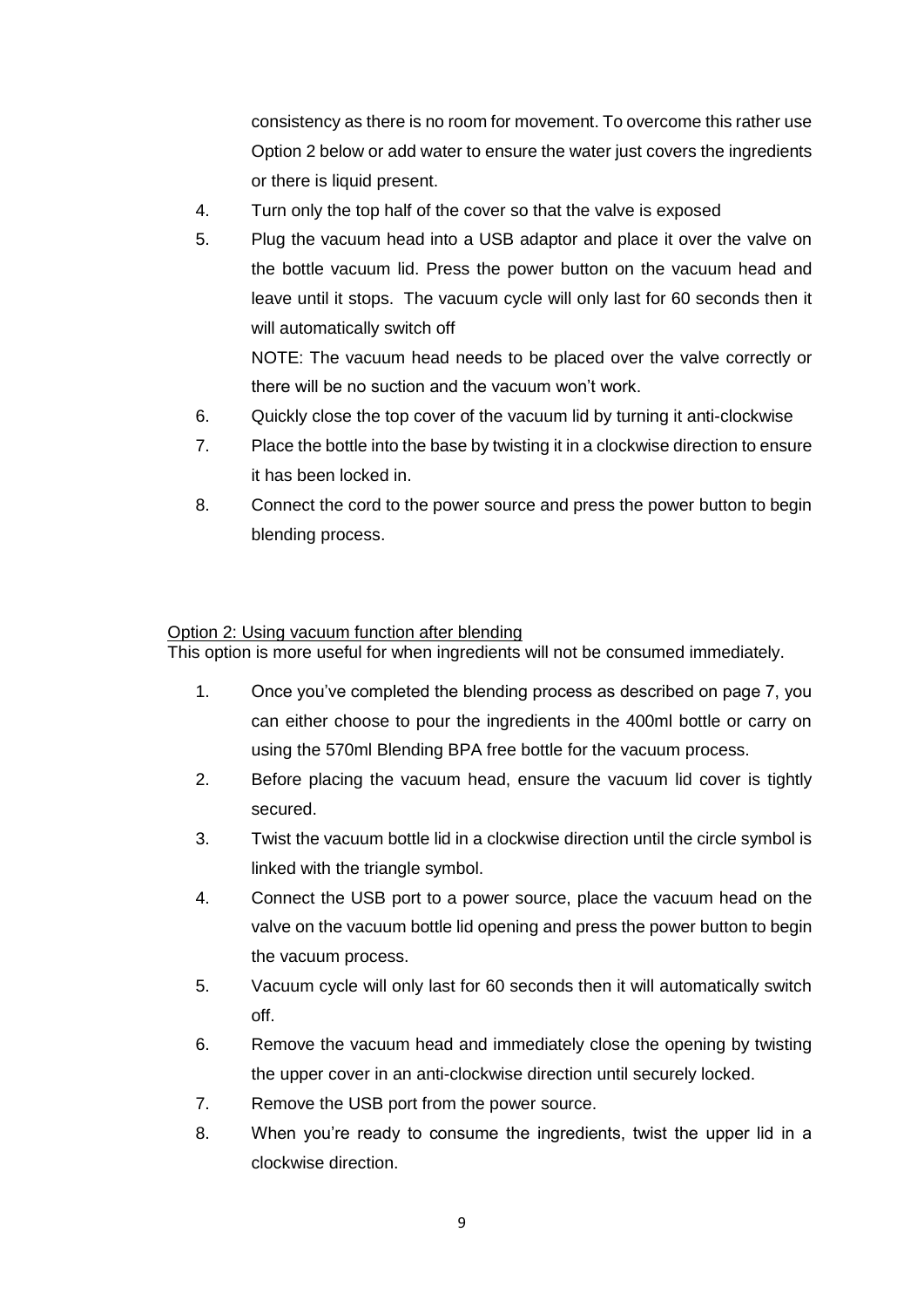**Please note:** After the ingredients have been vacuum blended, they can either be consumed in the 570ml Blending BPA free bottle or transferred into the 400ml BPA free travel bottle or 570ml BPA free travel bottle. Exposing the blended ingredients to air after it has been vacuum blended will not affect the results as the benefits of vacuuming take place at the time of blending process.

### **Vacuum function with container**



- 1. Place the food/vegetables/fruits in the container, place the sealing ring on and close the container.
- 2. Ensure the container is closed properly and that there are no openings to avoid air from escaping.
- 3. Connect the USB port to a power source, place the vacuum head in the air suction valve then press the power button to begin the vacuum process.
- 4. The vacuum cycle will only last for 60 seconds then it will automatically switch off.
- 5. Once cycle is complete, remove the USB port from the power source.
- 6. When you want to remove the food from the container, squeeze the check valve and let it deform and pull lightly so that any pressure from the vacuum container can be exhausted, then open the vacuum container lid.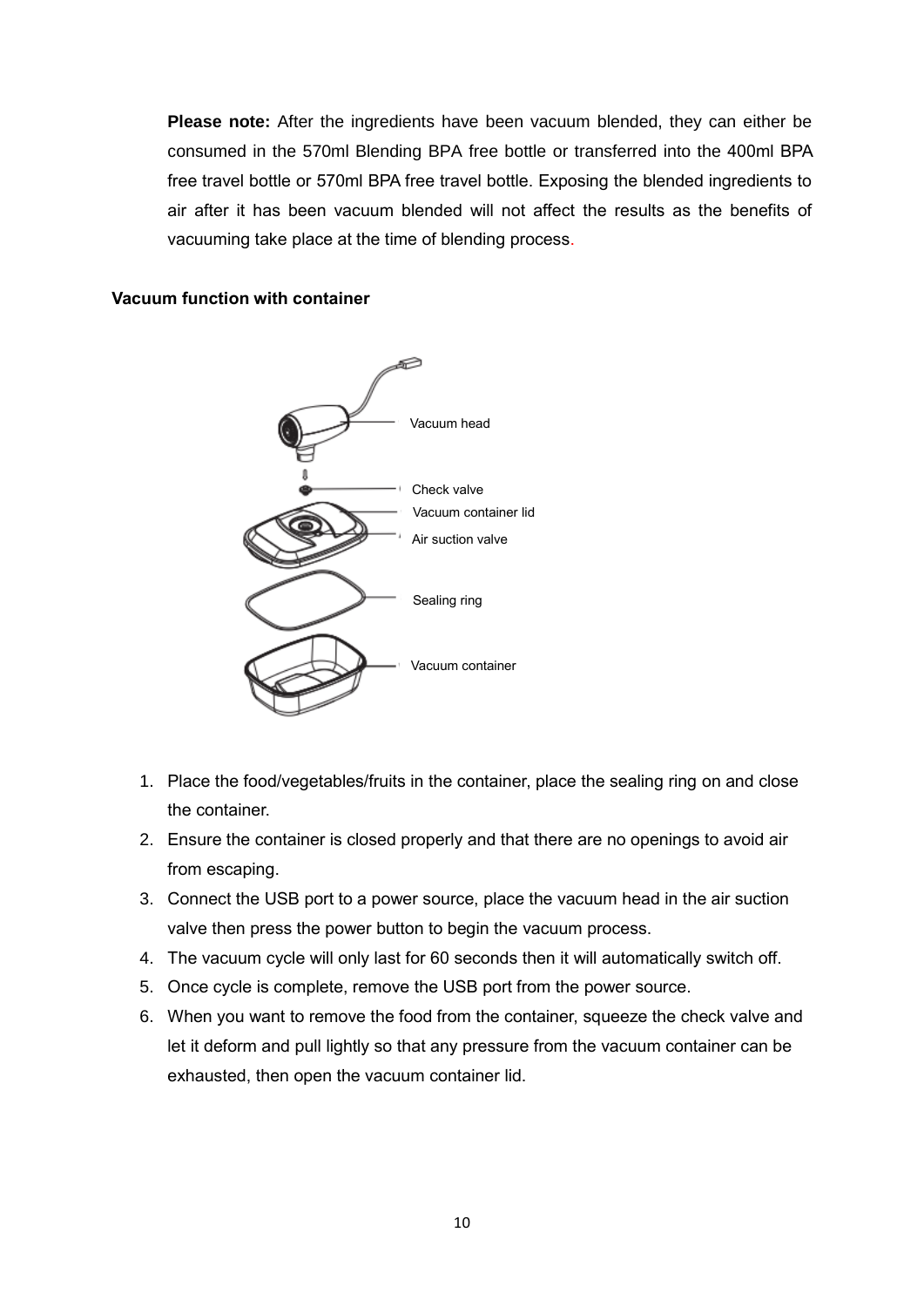#### **Vacuum function with wine stopper**



- 1. Place the rubber stopper in the bottle and ensure it's been placed correctly.
- 2. Connect the USB port to a power source then place the vacuum head on the rubber stopper ensuring the vacuum head completely covers the stopper.
- 3. Press the power button to begin the vacuum process, the cycle will only last for 60 seconds then will automatically switch off.
- 4. Once cycle is complete, remove the USB port from the power source together with the vacuum head from the stopper end.
- 5. Before consuming the wine, remove the stopper in order to release the pressure in the wine bottle.

# **Grinding function**

- 1. Open the dry grinding cup holder and add the desired ingredients.
- 6. Close the grinding cup holder, place it into the base and ensure it has been securely locked in by twisting the cup in a clockwise direction.
- 7. Connect the cord to the power source and press the power button to begin the grinding process.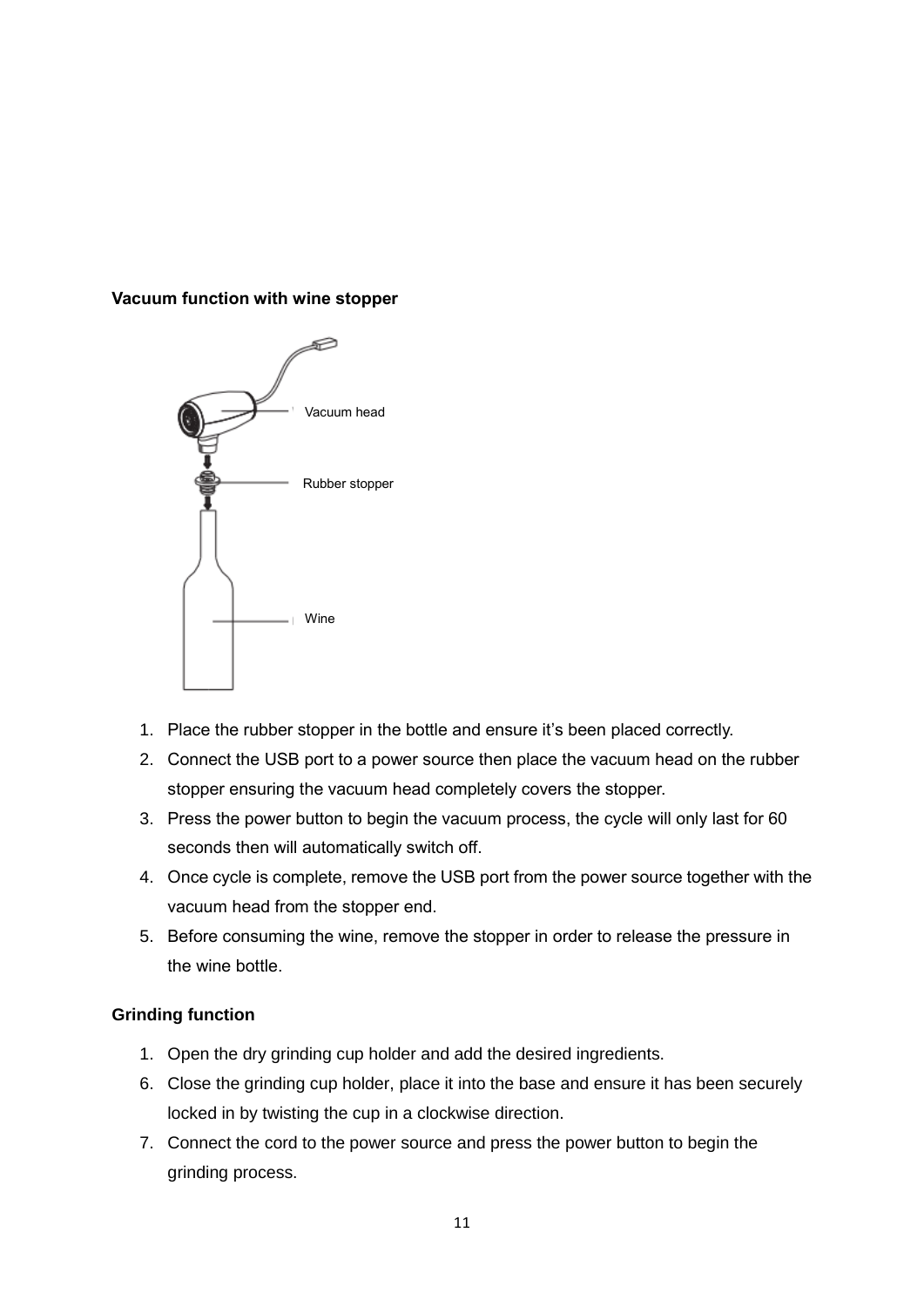2. Press the power button and grind the ingredients for no longer than one minute per session.

Note: the maximum capacity for the dry grinding cup is 30g and is for dry foods only.

#### **NUTRIVAC RECIPES**

# **Cacao breakfast smoothie:**

- 1 small banana
- 3 pitted dates
- 1 tbsp almond butter
- 1 tsp raw cacao powder
- 2 tsp chia seeds
- 1 cup almond milk

#### **Berry and Kale:**

- 1 cup frozen berries
- 1/2 cup kale
- 1/2 cup Greek yoghurt
- 1/2 cup coconut milk
- 1 tbsp organic

# **Daily Green Juice:**

- 2 cups kale 5 celery sticks 1 cup cucumber slices 1 apple, green, wedged 1 tsp ginger, fresh, roughly chopped 1/2 cup water
- 

# **Vitamin C shot:**

1 cup orange segments 1/4 cup lemon segments 1 cup carrot, grated 1 tsp ginger, fresh, roughly chopped 1/2 tsp turmeric powder 1 cup water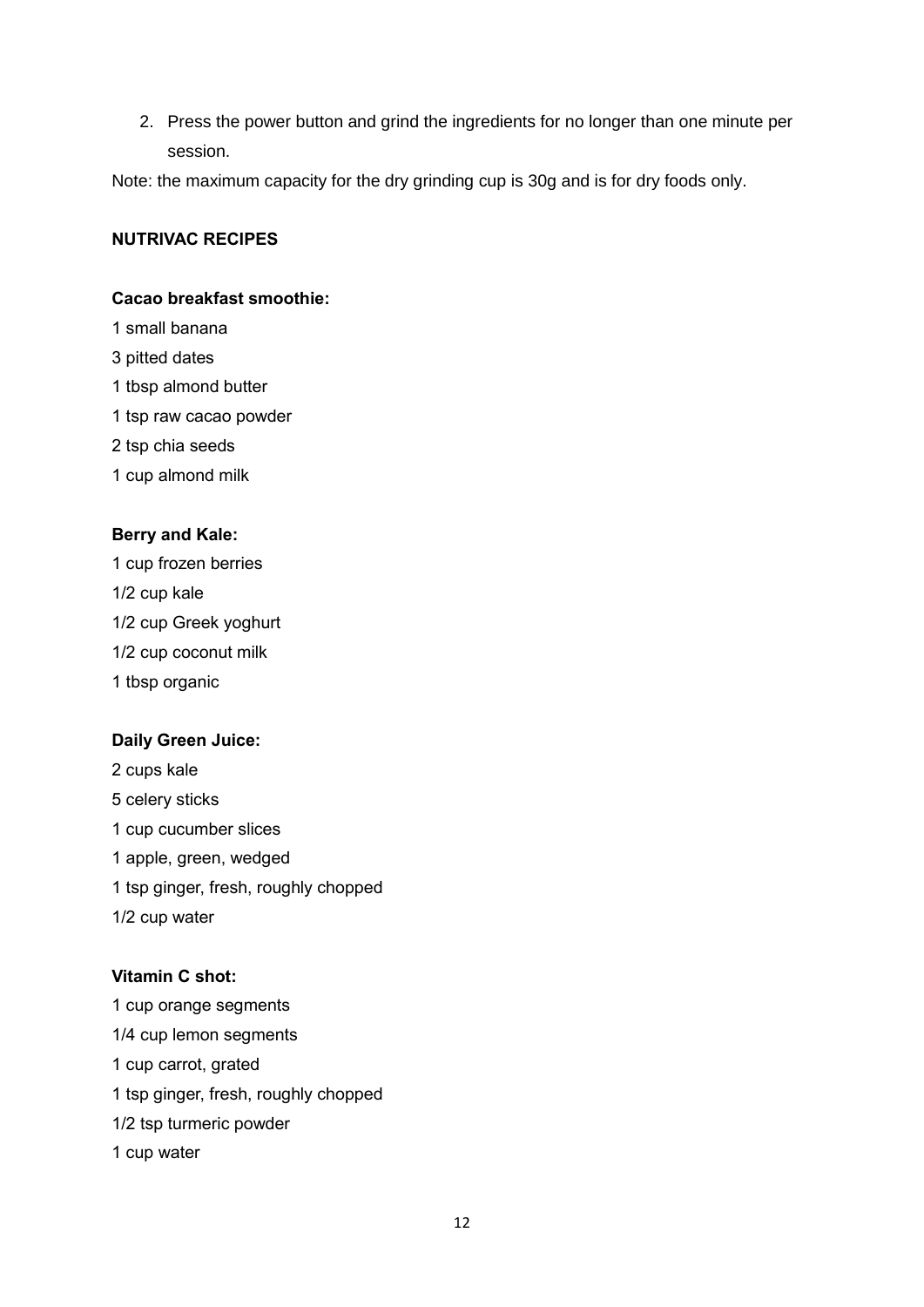#### **Pear and beetroot:**

½ wedge Beetroot 1 carrot, grated ¼ wedge apple, green ¼ wedge pear 2 lemon segments 1 tsp ginger, fresh, grated  $1/3 - \frac{1}{2}$  cup water

#### **Mango Coconut:**

1 Banana frozen 1 tsp flaxseed ½ cup mango frozen 1 tsp shredded coconut 1/3 cup coconut water

#### **CLEANING AND MAINTENANCE**

- This appliance is for household use only and is not user-serviceable.
- Do not open or change any parts by yourself. Please refer to an authorized electrical service department or return to the supplier if servicing is necessary.
- Always remember to unplug the unit from the electrical outlet when not in use and before cleaning.
- Do not use bleach or other abrasive substance or solvents to clean your appliance as it can be damaging to the finish.
- Do not immerse the whole unit (base and vacuum head) in water or any other liquid, or hold it under a running tap to clean.
- Unplug the blender from the mains before cleaning and storing away.
- Clean after use to prevent residues settling inside the bottle(s) or container.
- Remove the bottle from the motor unit. Wash the bottles, lids, grinding cup and container in warm soapy water, rinse well, then turn the bottle(s) and grinding cup upside down to drain and dry.
- Keep hands out of the bottle with blade set BLADES ARE VERY SHARP.
- If the bottles are left for too long without cleaning and bits have glued themselves to the inside of the bottle, use a nylon brush to remove.
- Wipe the outside of the motor unit with a clean damp cloth.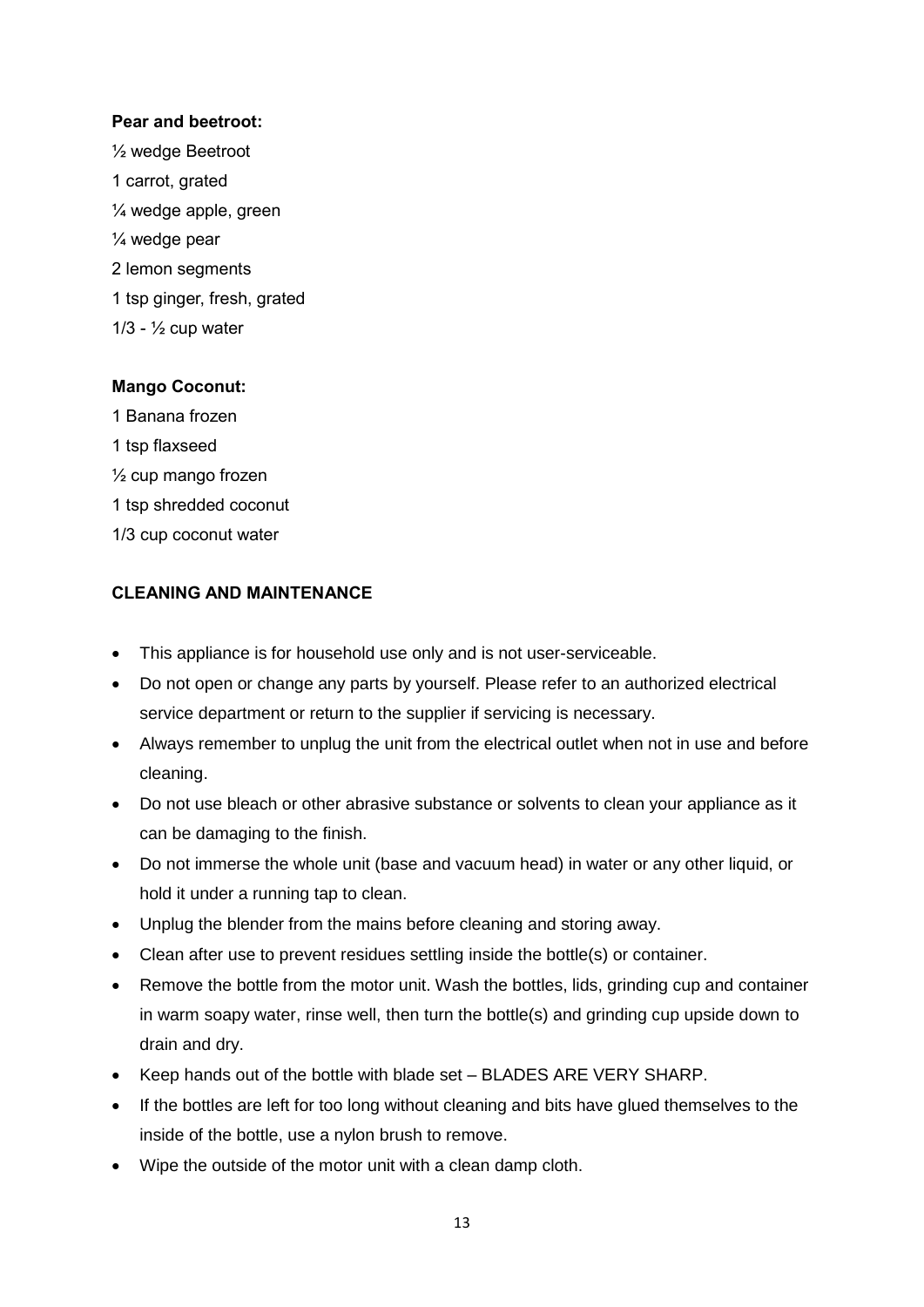• Do not put the motor unit in water or any other liquid.

# **STORING THE APPLIANCE**

- Unplug the unit from the wall outlet and clean all the parts as instructed above. Ensure that all parts are dry before storing.
- Store the appliance in its box or in a clean, dry place.
- Never store the appliance while it is still wet or dirty.
- Never wrap the power cord around the appliance.

# **SERVICING THE APPLIANCE**

There are no user serviceable parts in this appliance. If the unit is not operating correctly, please check the following:

- You have followed the instructions correctly
- That the unit has been wired correctly and that the wall socket is switched on.
- That the mains power supply is ON.
- That the plug is firmly in the mains socket.

# If the appliance still does not work after checking the above:

- Consult the retailer for possible repair or replacement. If the retailer fails to resolve the problem and you need to return the appliance, make sure that:

- The unit is packed carefully back into its original packaging.
- Proof of purchase is attached.
- A reason is provided for why it is being returned.

If the supply cord is damaged, it must be replaced by the manufacturer or an authorized service agent, in order to avoid any hazard. If service becomes necessary within the warranty period, the appliance should be returned to an approved Home of Living Brands (Pty) Limited service centre. Servicing outside the warranty period is still available, but will, however, be chargeable.

# **CHANGING THE PLUG**

Should the need arise to change the fitted plug, follow the instructions below.

**This unit is designed to operate on the stated current only. Connecting to other power sources may damage the appliance. Connect a three-pin plug as follows:**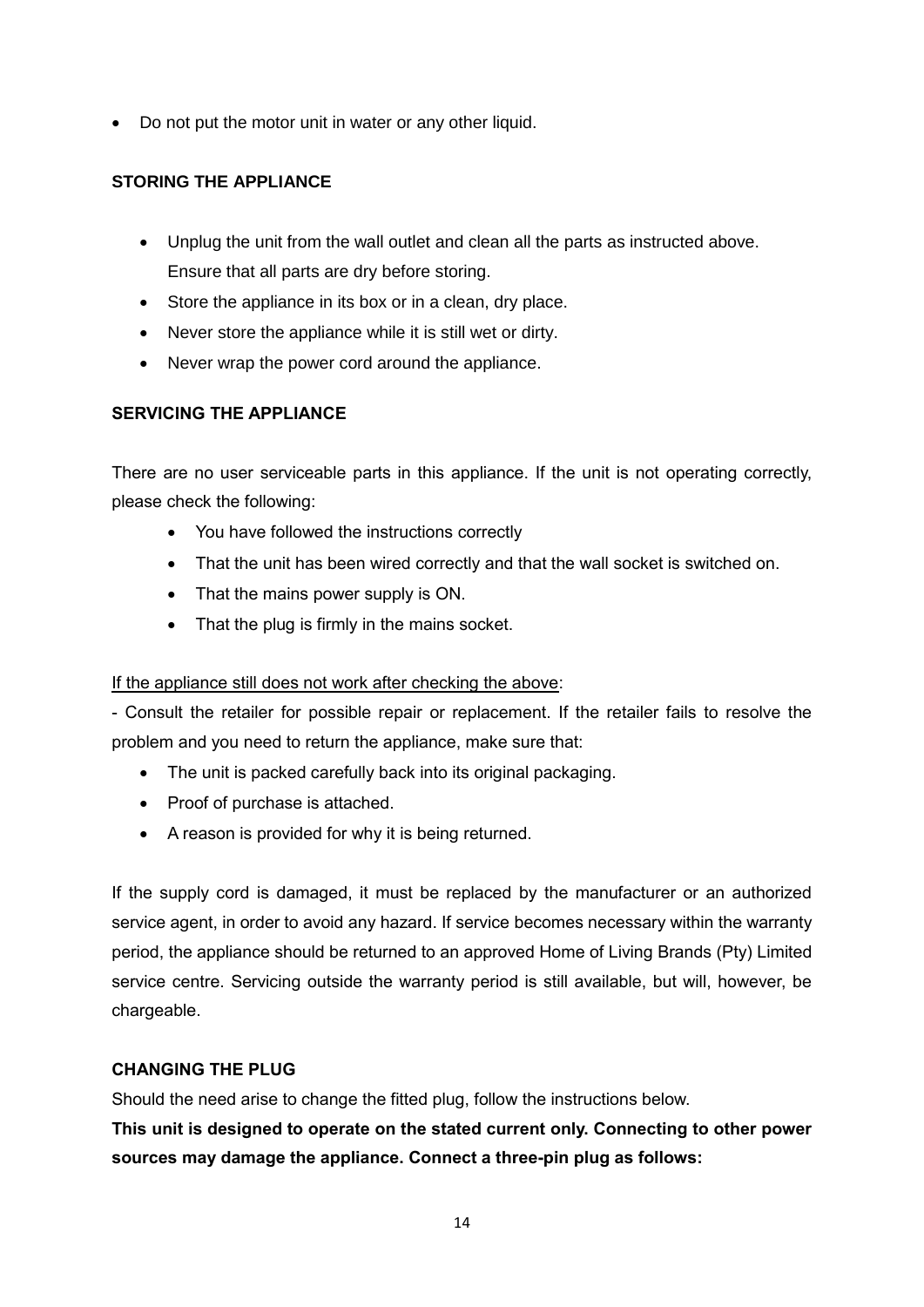The wires in this mains lead are coloured in accordance with the following code:

Green/Yellow = Earth WARNING: THIS APPLIANCE MUST BE EARTHED (Always ensure the three-pin plug is connected as follows : )  $Blue = Neutral$  $Brown$  = Live  $\frac{1}{\left( \bar{E}\right) }$ (E) Green and Yellow  $(N)$  Blue Earth (L) Brown (L)  $(N)$ Neural Live

If the mains cord **does not** have a green and yellow wire then do not connect anything to the Earth pin.